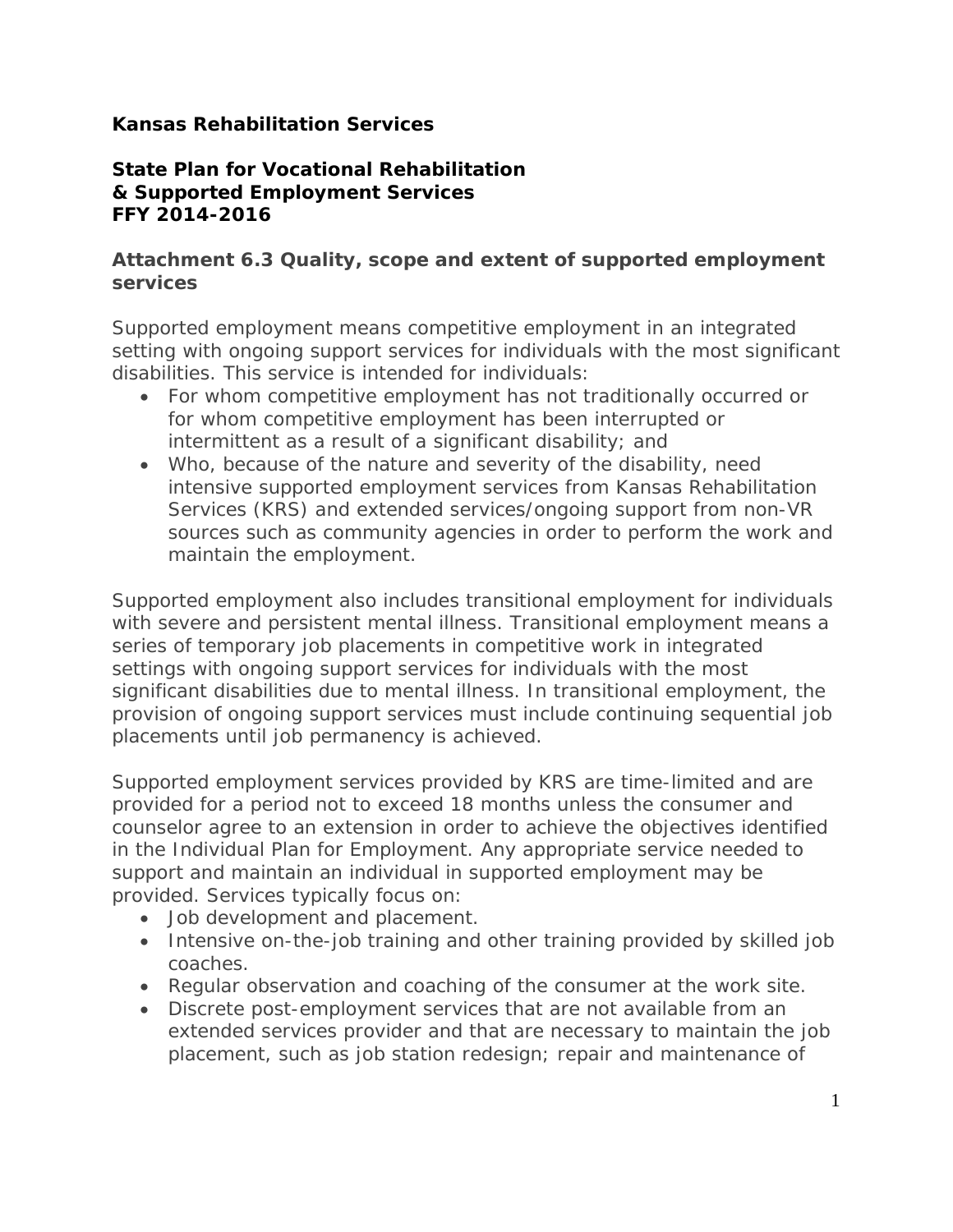assistive technology; and the replacement of prosthetic and orthotic devices.

• Coaching to develop natural supports.

Supported employment services are provided through a Customized Placement service provider agreement that identifies the following key components or milestones:

- 1. Creation of a job development action plan
- 2. Placement
- 3. Stabilization
- 4. 45 days of continuous, successful employment
- 5. Finalization of an extended ongoing service plan
- 6. Successful VR case closure in accordance with all of the requirements set out in federal regulations

In FFY 2013, KRS also implemented a Discovery/Supported Employment service provider agreement for individuals with the most significant intellectual disabilities. This service delivery model is part of the Great Expectations systems change initiative. Based on national research from the Rehabilitation Research and Training Center on Workplace Supports and Job Retention at Virginia Commonwealth University, this model identifies the following key components or milestones:

- 1. Creation of a discovery (assessment) action plan
- 2. Completion of the discovery assessment process
- 3. 10 days of successful employment and finalization of an instructional plan
- 4. Stabilization
- 5. Finalization of an extended ongoing service plan
- 6. Successful VR case closure in accordance with all of the requirements set out in federal regulations

Individualized job coaching may also be provided through separate service provider agreements.

After the time-limited VR services end, the supported employment service provider maintains extended ongoing services with the consumer or has identified a plan specifying how the community-service system will provide the extended ongoing supports the customer needs to maintain employment. These extended services are not funded with VR dollars. To reinforce and maintain stability of the job placement, ongoing services include regular contacts with:

- The consumer.
- Employers.
- Parents, guardians or other representatives of the consumer.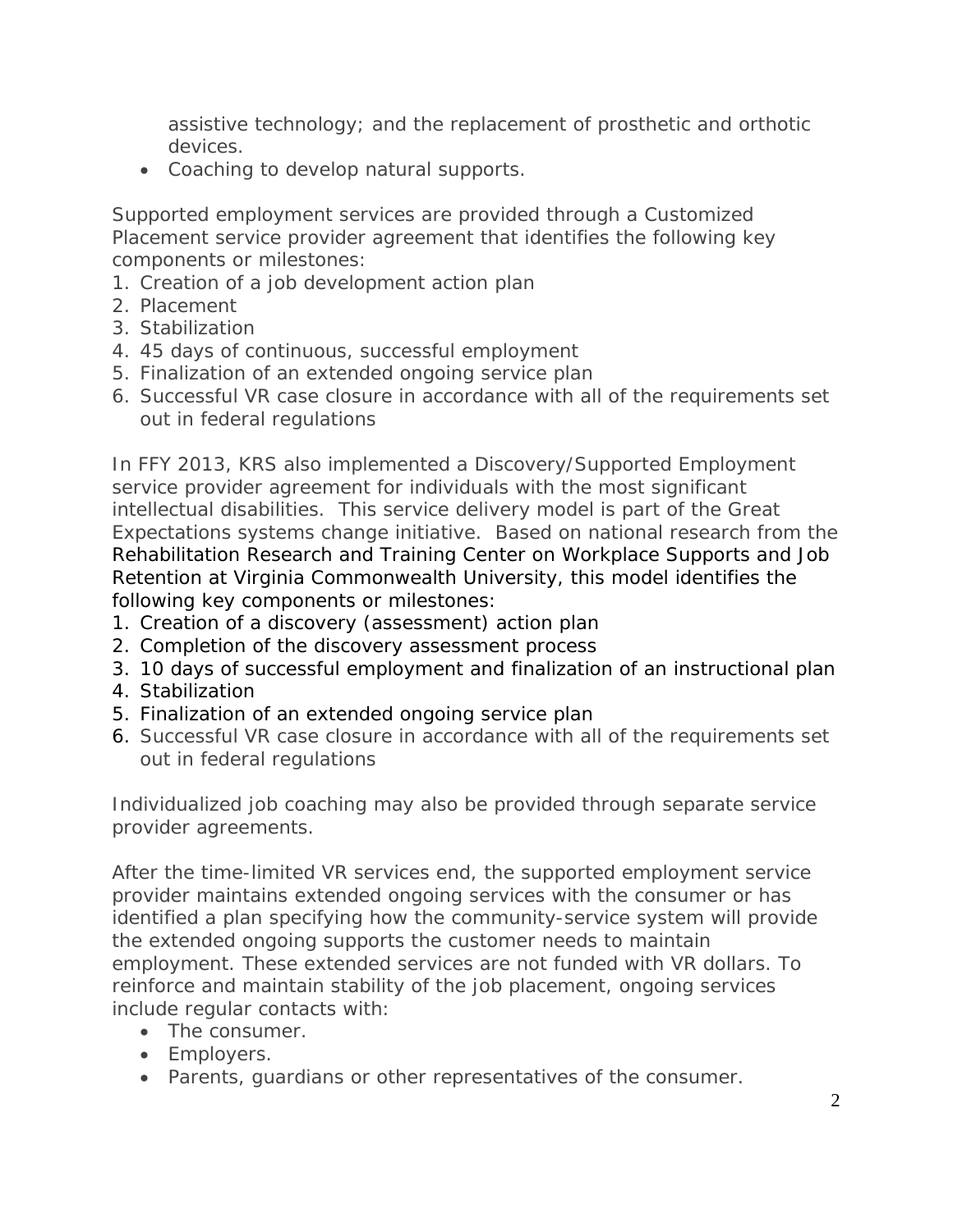• Other appropriate professional, advisory and advocacy contact persons.

Individual job placements resulting in competitive, integrated employment are the KRS priority for outcomes of supported employment services because they are associated with important quality indicators: higher earnings, consumer choice, community integration, and more co-worker interaction.

## **Timing of the transition to extended services**

After the consumer has achieved job stability, KRS will continue services for at least 90 days at a level and scope comparable to those expected to be provided through extended services after VR services cease. This period is intended to assure that the consumer will continue to be successful with the level of support anticipated once transition to extended services provided by the community service system has been completed. The case may be closed if stability is continued after this time period.

# **Service delivery system**

In implementing supported employment services, KRS emphasizes the importance of geographic distribution of services. KRS also places a priority on working with community agencies with the capacity to provide extended/ongoing support services. Providers include community developmental disability organizations, mental health centers, independent living centers, and other public and private entities.

Provider agreements:

- Describe the time-limited services that will be provided through KRS for eligible individuals with the most significant disabilities.
- Address responsibility of the providers to coordinate the community service system, which has responsibility for funding and providing the extended ongoing services necessary for the consumer to maintain employment once they exit the VR program.

The Individual Plan for Employment is used as the basis for referral to one of the providers. It also describes the criteria, specific to each consumer, for determining that job performance is stable, determining how and when progress will be evaluated, and describing how extended ongoing support services will be provided. After the consumer reaches stability on the job, the consumer, service provider and VR counselor work together to *finalize* the plan for extended ongoing support services. This allows the plan to be